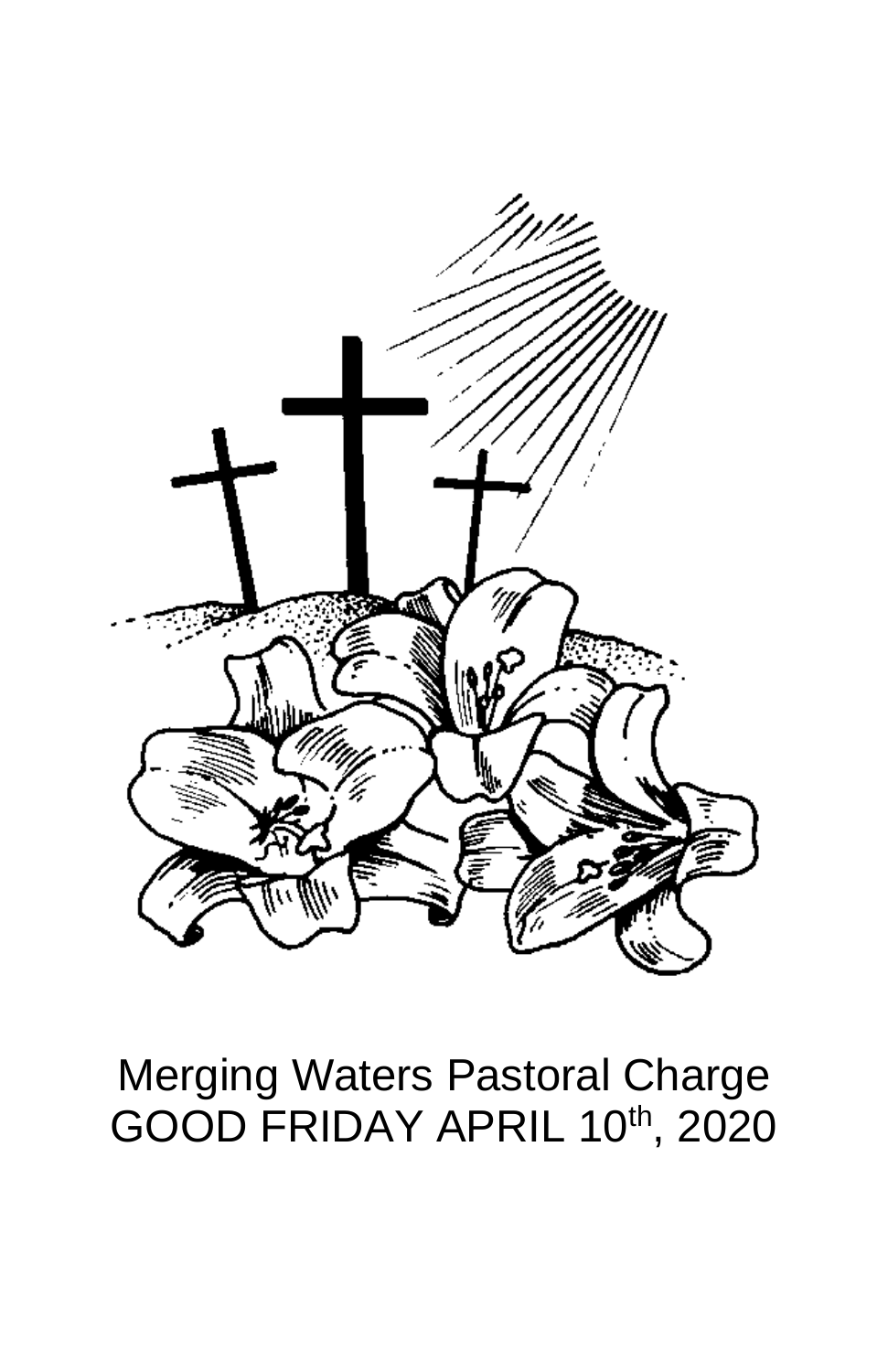WELCOME

## SPIRITUAL FOCUS

We come to the garden seeking freedom,  **And find darkness and confinement.** We turn to Jesus for liberation. **And find a brother in chains.** We turn to God to make the world fair, **And find that God walks with us, Weeps with us in compassion and love; Asking us to co-create justice.** 

OPENING PRAYER *(VU 150 adapted)*

**God of passionate and vulnerable love, whose body, broken on the cross inspires and challenges us still: Save us, hold us, and forgive us, that you as victor and victim might lead us from death to life; through Jesus, the Crucified. Amen.**

THE STORY UNFOLDS John 17: 25; 18:1-10; 12-24; 26-27

#### PRAYER

**Loving God, you have lived as we live, you have feared as we fear, you have died as we die and you have brought us the hope of new life. As we seek to find joy in Easter we live in the now of pain and loss. And we know that you too have sought hope. Unforsaken in love we journey to the cross with you. Amen.**

MUSICAL REFLECTION

TIME OF SILENCE

THE STORY CONTINUES John 18: 28-40 & 19: 1-8; & 14-25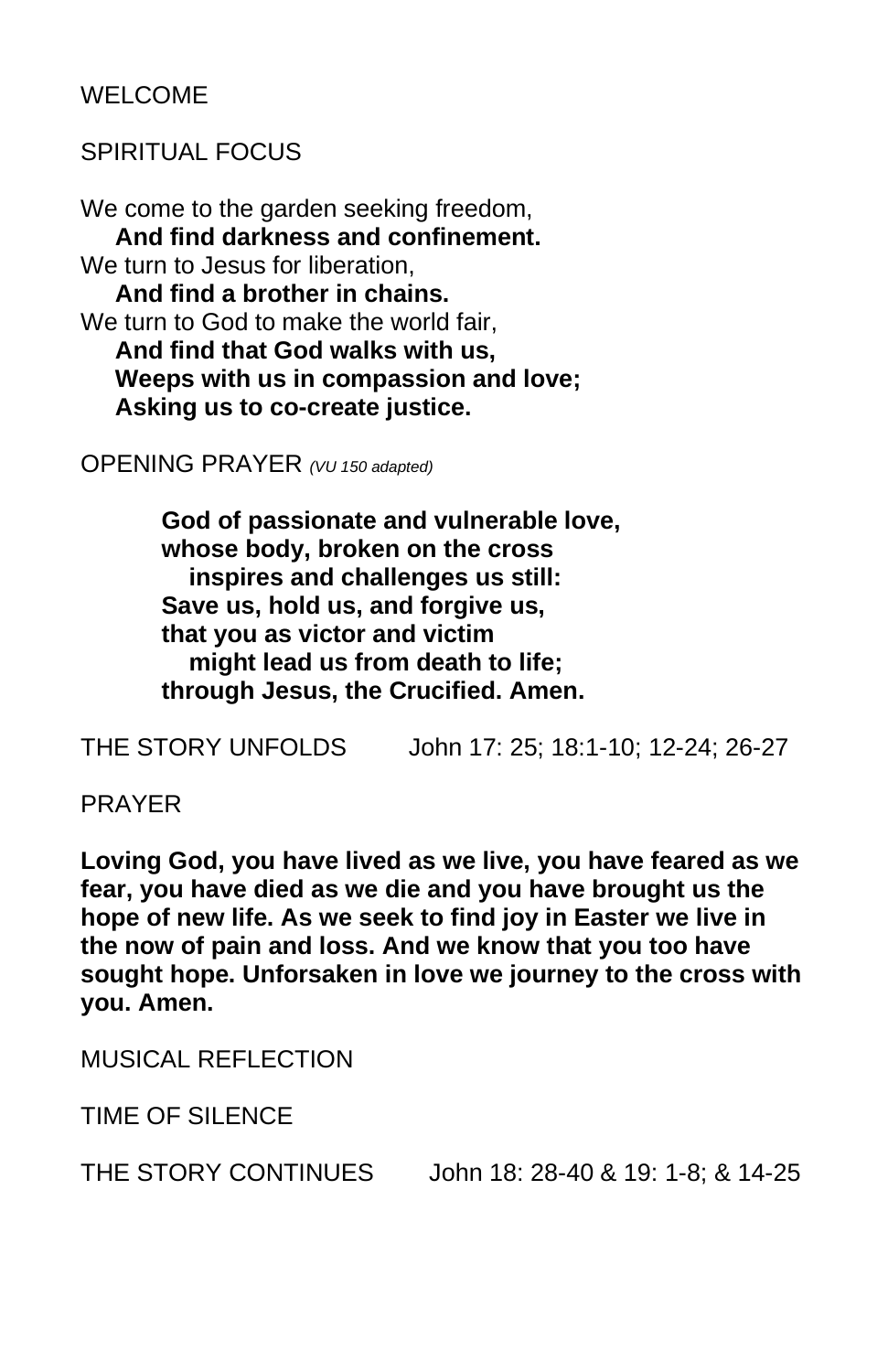### PRAYER

**Loving Spirit, having known times of trial yourself, remind us that you continue with us in ours. You stand with us in suffering and have stood before us in hope; remind us that you are with us in our pain. Help us to be present with Jesus in his time of need and betrayal, loving God, and remind us that we are not alone as we experience the sorrow and fear thirsting for justice in an unjust world. Amen.**

MUSICAL REFLECTION

TIME OF SILENCE

THE CONCLUSION OF THE STORY John 19: 25-42

PRAYER

**Loving God, together with our brother Jesus we lift our weeping and our sorrow. In the darkness of our times we seek your presence, can we feel it? In the pain of our lives we look for hope, can we find it? In this time of loss, we seek Divine accompaniment, do we reach for it? We look into the darkness, and find your eyes looking back, filled with tears of hope; holding us in your arms, loving us through despair. Amen.**

MUSICAL REFLECTION

TIME OF SILENCE

SENDING FORTH AND BLESSINGS

WE DEPART IN SILENCE WITH HOPE OF RESURRECTION